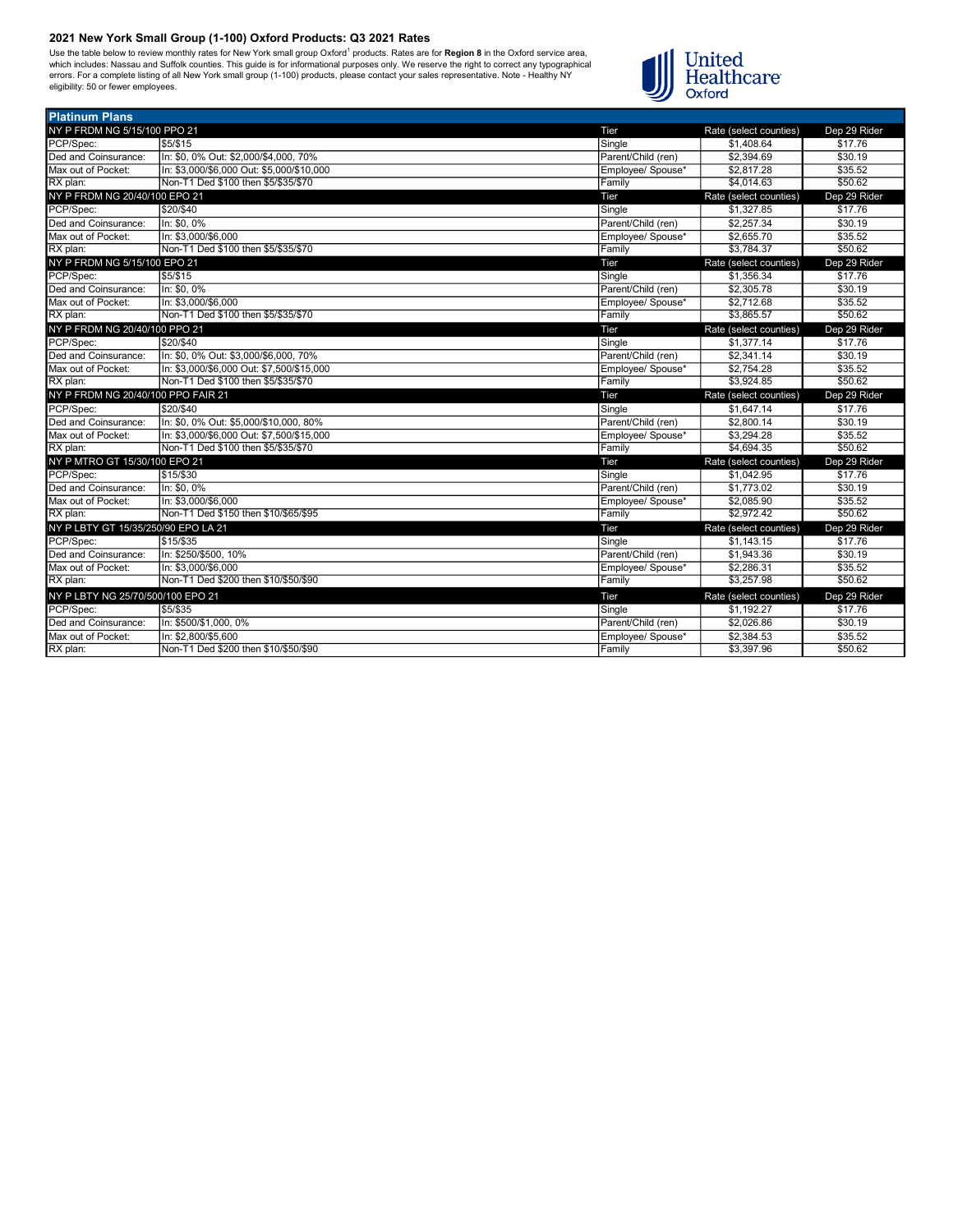Gold Plans

Use the table below to review monthly rates for New York small group Oxford<sup>1</sup> products. Rates are for **Region 8** in the Oxford service area,<br>which includes: Nassau and Suffolk counties. This guide is for informational pur



| эою гтанз<br>NY G LBTY GT 30/60/1250/100 EPO 21 |                                                                                                  | Tier                                    | Rate (select counties)             | Dep 29 Rider            |
|-------------------------------------------------|--------------------------------------------------------------------------------------------------|-----------------------------------------|------------------------------------|-------------------------|
| PCP/Spec:                                       | \$30/\$60                                                                                        | Single                                  | \$1,029.44                         | \$17.76                 |
| Ded and Coinsurance:                            | In: \$1,250/\$2,500, 0%                                                                          | Parent/Child (ren)                      | \$1,750.06                         | \$30.19                 |
| Max out of Pocket:                              | In: \$5,900/\$11,800                                                                             | Employee/ Spouse*                       | \$2,058.89                         | \$35.52                 |
| RX plan:                                        | Non-T1 Ded \$200 then \$10/\$50/\$90                                                             | Family                                  | \$2,933.91                         | \$50.62                 |
| NY G FRDM NG 15/35/1750/90 EPO 21               |                                                                                                  | Tier                                    | Rate (select counties)             | Dep 29 Rider            |
| PCP/Spec:                                       | \$15/\$35                                                                                        | Single                                  | \$1,109.76                         | \$17.76                 |
| Ded and Coinsurance:<br>Max out of Pocket:      | In: \$1,750/\$3,500, 10%<br>In: \$7,000/\$14,000                                                 | Parent/Child (ren)<br>Employee/ Spouse* | \$1,886.59<br>\$2,219.52           | \$30.19<br>\$35.52      |
| RX plan:                                        | Non-T1 Ded \$150 then \$10/\$40/\$80                                                             | Family                                  | \$3,162.82                         | \$50.62                 |
| NY G FRDM NG 25/40/1750/80 EPO 21               |                                                                                                  | Tier                                    | Rate (select counties)             | Dep 29 Rider            |
| PCP/Spec:                                       | \$25/\$40                                                                                        | Single                                  | \$1,100.10                         | \$17.76                 |
| Ded and Coinsurance:                            | In: \$1.750/\$3.500. 20%                                                                         | Parent/Child (ren)                      | \$1,870.17                         | \$30.19                 |
| Max out of Pocket:                              | In: \$5,500/\$11,000                                                                             | Employee/ Spouse*                       | \$2,200.20                         | \$35.52                 |
| RX plan:                                        | Non-T1 Ded \$150 then \$10/\$40/\$80                                                             | Family                                  | \$3,135.28                         | \$50.62                 |
| NY G FRDM NG 25/40/1500/80 PPO 21               |                                                                                                  | Tier                                    | Rate (select counties)             | Dep 29 Rider            |
| PCP/Spec:                                       | \$25/\$40                                                                                        | Single                                  | \$1,151.54                         | \$17.76                 |
| Ded and Coinsurance:<br>Max out of Pocket:      | In: \$1,500/\$3,000, 20% Out: \$3,000/\$6,000, 60%<br>In: \$6,300/\$12,600 Out: \$7,500/\$15,000 | Parent/Child (ren)<br>Employee/ Spouse* | \$1,957.61<br>\$2,303.08           | \$30.19<br>\$35.52      |
| RX plan:                                        | Non-T1 Ded \$150 then \$10/\$40/\$80                                                             | Family                                  | \$3,281.89                         | \$50.62                 |
| NY G FRDM NG 50/50/1000/90 EPO 21               |                                                                                                  | Tier                                    | Rate (select counties)             | Dep 29 Rider            |
| PCP/Spec:                                       | \$50/\$50                                                                                        | Single                                  | \$1,123.70                         | \$17.76                 |
| Ded and Coinsurance:                            | In: \$1,000/\$2,000, 10%                                                                         | Parent/Child (ren)                      | \$1,910.29                         | \$30.19                 |
| Max out of Pocket:                              | In: \$5,700/\$11,400                                                                             | Employee/ Spouse*                       | \$2,247.39                         | \$35.52                 |
| RX plan:                                        | Non-T1 Ded \$150 then \$10/\$40/\$80                                                             | Family                                  | \$3,202.53                         | \$50.62                 |
| NY G FRDM NG 1500/90 PPO HSA 21                 |                                                                                                  | Tier                                    | Rate (select counties)             | Dep 29 Rider            |
| PCP/Spec:<br>Ded and Coinsurance:               | Deductible and Coinsurance<br>In: \$1,500/\$3,000, 10% Out: \$3,000/\$6,000, 60%                 | Single<br>Parent/Child (ren)            | \$1,093.62<br>\$1,859.16           | \$17.76<br>\$30.19      |
| Max out of Pocket:                              | In: \$5,000/\$10,000 Out: \$7,500/\$15,000                                                       | Employee/ Spouse*                       | \$2,187.24                         | \$35.52                 |
| RX plan:                                        | Ded Med/Rx then \$10/\$40/\$80                                                                   | Family                                  | \$3,116.82                         | \$50.62                 |
| NY G FRDM NG 1500/90 EPO HSA 21                 |                                                                                                  | Tier                                    | Rate (select counties)             | Dep 29 Rider            |
| PCP/Spec:                                       | Deductible and Coinsurance                                                                       | Single                                  | \$1,048.33                         | \$17.76                 |
| Ded and Coinsurance:                            | In: \$1,500/\$3,000, 10%                                                                         | Parent/Child (ren)                      | \$1,782.17                         | \$30.19                 |
| Max out of Pocket:                              | In: \$5,000/\$10,000                                                                             | Employee/ Spouse*                       | \$2,096.67                         | \$35.52                 |
| RX plan:                                        | Ded Med/Rx then \$10/\$40/\$80                                                                   | Family                                  | \$2,987.76                         | \$50.62                 |
| NY G MTRO GT 25/40/1250/80 EPO 21<br>PCP/Spec:  | \$25/\$40                                                                                        | Tier<br>Single                          | Rate (select counties)<br>\$876.70 | Dep 29 Rider<br>\$17.76 |
| Ded and Coinsurance:                            | In: \$1,250/\$2,500, 20%                                                                         | Parent/Child (ren)                      | \$1,490.40                         | \$30.19                 |
| Max out of Pocket:                              | In: \$5,500/\$11,000                                                                             | Employee/ Spouse*                       | \$1,753.40                         | \$35.52                 |
| RX plan:                                        | Non-T1 Ded \$150 then \$10/\$65/\$95                                                             | Family                                  | \$2,498.59                         | \$50.62                 |
| NY G MTRO GT 25/40/600/80 EPO HNY 21            |                                                                                                  | Tier                                    | Rate (select counties)             | Dep 29 Rider            |
| PCP/Spec:                                       | \$25/\$40 after Deductible                                                                       | Single                                  | \$756.05                           | \$17.76                 |
| Ded and Coinsurance:                            | In: \$600/\$1,200, 20%                                                                           | Parent/Child (ren)                      | \$1,285.29                         | \$30.19                 |
| Max out of Pocket:                              | In: \$4,000/\$8,000<br>\$10/\$35/\$70                                                            | Employee/ Spouse*                       | \$1,512.10<br>\$2,154.75           | \$35.52<br>\$50.62      |
| RX plan:<br>NY G LBTY NG 30/60/2000/70 EPO 21   |                                                                                                  | Family<br>Tier                          | Rate (select counties)             | Dep 29 Rider            |
| PCP/Spec:                                       | \$30/\$60                                                                                        | Single                                  | \$972.22                           | \$17.76                 |
| Ded and Coinsurance:                            | In: \$2,000/\$4,000, 30%                                                                         | Parent/Child (ren)                      | \$1,652.78                         | \$30.19                 |
| Max out of Pocket:                              | In: \$7,900/\$15,800                                                                             | Employee/ Spouse*                       | \$1,944.45                         | \$35.52                 |
| RX plan:                                        | Non-T1 Ded \$200 then \$10/\$50/\$90                                                             | Family                                  | \$2,770.84                         | \$50.62                 |
| NY G MTRO NG 25/40/1250/80 EPO ME 21            |                                                                                                  | Tier                                    | Rate (select counties)             | Dep 29 Rider            |
| PCP/Spec:                                       | \$25/\$40                                                                                        | Single                                  | \$899.57                           | \$17.76                 |
| Ded and Coinsurance:                            | ln: \$1,250/\$2,500, 20%                                                                         | Parent/Child (ren)                      | \$1,529.26                         | \$30.19                 |
| Max out of Pocket:<br>RX plan:                  | In: \$5,500/\$11,000<br>Non-T1 Ded \$150 then \$10/\$65/\$95                                     | Employee/ Spouse*<br>Family             | \$1,799.13<br>\$2,563.76           | \$35.52<br>\$50.62      |
| NY G FRDM NG 30/60/2250/70 EPO 21               |                                                                                                  | Tier                                    | Rate (select counties)             | Dep 29 Rider            |
| PCP/Spec:                                       | \$30/\$60                                                                                        | Single                                  | \$1,024.26                         | \$17.76                 |
| Ded and Coinsurance:                            | In: \$2,250/\$4,500, 30%                                                                         | Parent/Child (ren)                      | \$1,741.24                         | \$30.19                 |
| Max out of Pocket:                              | In: \$8,550/\$17,100                                                                             | Employee/ Spouse*                       | \$2,048.51                         | \$35.52                 |
| RX plan:                                        | Non-T1 Ded \$150 then \$10/\$40/\$80                                                             | Family                                  | \$2,919.12                         | \$50.62                 |
| NY G LBTY NG 25/50/100 EPO ZD 21                |                                                                                                  | Tier                                    | Rate (select counties)             | Dep 29 Rider            |
| PCP/Spec:                                       | \$25/\$50                                                                                        | Single                                  | \$1,117.58                         | \$17.76                 |
| Ded and Coinsurance:                            | In: \$0, 0%                                                                                      | Parent/Child (ren)                      | \$1,899.89                         | \$30.19                 |
| Max out of Pocket:<br>RX plan:                  | In: \$5,500/\$11,000<br>Non-T1 Ded \$200 then \$10/\$50/\$90                                     | Employee/ Spouse*<br>Family             | \$2,235.16<br>\$3,185.10           | \$35.52<br>\$50.62      |
| NY G LBTY NG 1500/90 EPO HSAM 21                |                                                                                                  |                                         |                                    |                         |
| PCP/Spec:                                       | Deductible and Coinsurance                                                                       | Tier<br>Single                          | Rate (select counties)<br>\$990.35 | Dep 29 Rider<br>\$17.76 |
| Ded and Coinsurance:                            | In: \$1,500/\$3,000, 10%                                                                         | Parent/Child (ren)                      | \$1,683.60                         | \$30.19                 |
| Max out of Pocket:                              | In: \$5,000/\$10,000                                                                             | Employee/ Spouse*                       | \$1,980.71                         | \$35.52                 |
| RX plan:                                        | Ded Med/Rx then \$10/\$50/\$90                                                                   | Family                                  | \$2,822.51                         | \$50.62                 |
| NY G LBTY NG 40/80/2000/80 EPO 21               |                                                                                                  | Tier                                    | Rate (select counties)             | Dep 29 Rider            |
| PCP/Spec:                                       | Tier I: \$20/\$40 Tier II: \$40/\$80                                                             | Single                                  | \$956.06                           | \$17.76                 |
| Ded and Coinsurance:                            | In: \$2,000/\$4,000, 20%                                                                         | Parent/Child (ren)                      | \$1,625.29                         | \$30.19                 |
| Max out of Pocket:                              | In: \$8,000/\$16,000                                                                             | Employee/ Spouse*                       | \$1,912.11                         | \$35.52                 |
| RX plan:                                        | Non-T1 Ded \$200 then \$10/\$50/\$90                                                             | Family                                  | \$2,724.76                         | \$50.62                 |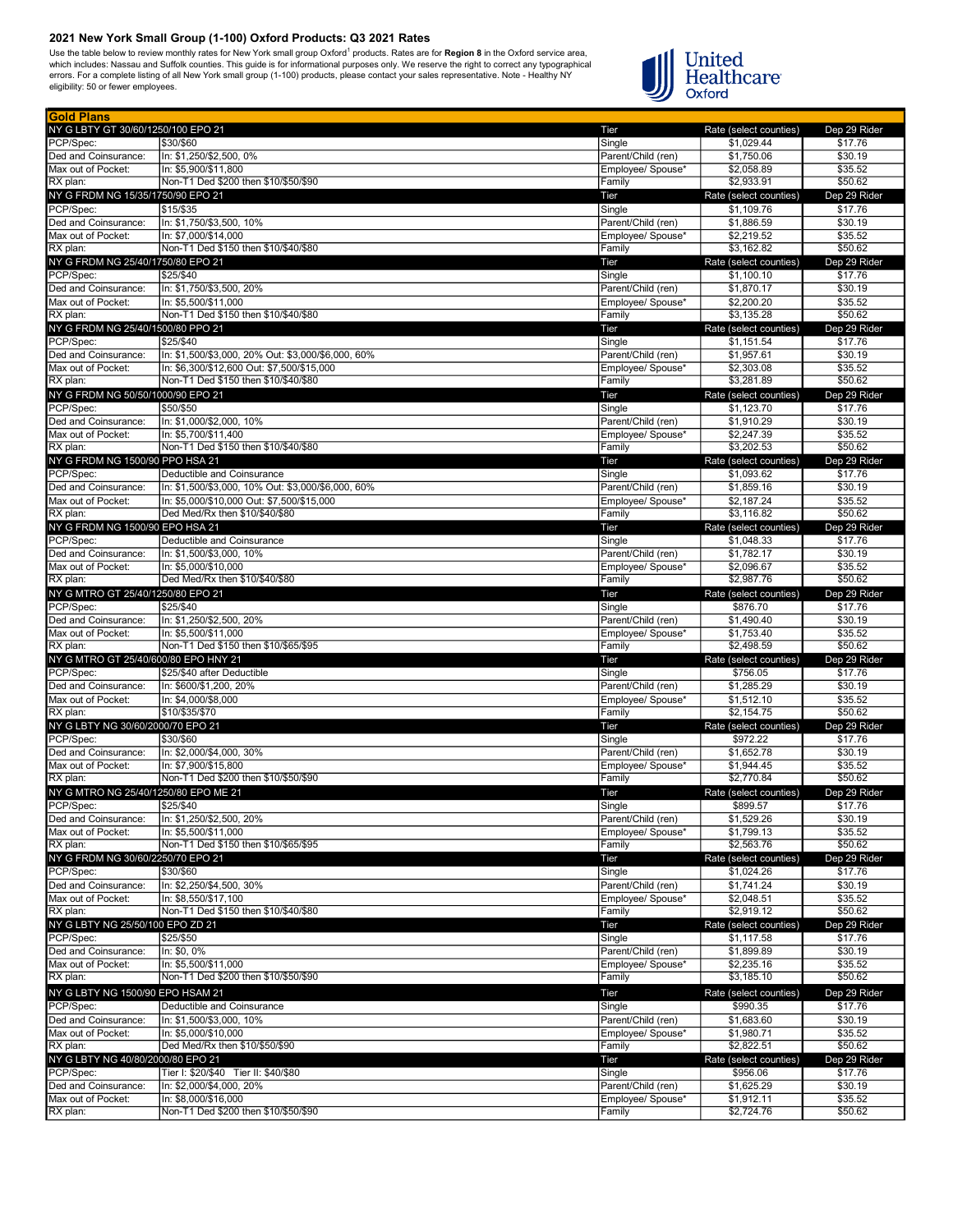Use the table below to review monthly rates for New York small group Oxford<sup>1</sup> products. Rates are for **Region 8** in the Oxford service area,<br>which includes: Nassau and Suffolk counties. This guide is for informational pur



| <b>Silver Plans</b>                                |                                                                                                   |                                         |                                    |                         |
|----------------------------------------------------|---------------------------------------------------------------------------------------------------|-----------------------------------------|------------------------------------|-------------------------|
| NY S LBTY NG 40/70/3000/65 EPO 21                  |                                                                                                   | Tier                                    | Rate (select counties)             | Dep 29 Rider            |
| PCP/Spec:                                          | \$40/\$70                                                                                         | Single                                  | \$859.83                           | \$17.76                 |
| Ded and Coinsurance:<br>Max out of Pocket:         | In: \$3,000/\$6,000, 35%<br>In: \$8,550/\$17,100                                                  | Parent/Child (ren)<br>Employee/ Spouse* | \$1,461.71<br>\$1,719.66           | \$30.19<br>\$35.52      |
| RX plan:                                           | Non-T1 Ded \$200 then \$10/\$50/\$90                                                              | Family                                  | \$2,450.51                         | \$50.62                 |
| NY S FRDM NG 40/70/3000/65 EPO 21                  |                                                                                                   | Tier                                    | Rate (select counties)             | Dep 29 Rider            |
| PCP/Spec:                                          | \$40/\$70                                                                                         | Single                                  | \$914.39                           | \$17.76                 |
| Ded and Coinsurance:                               | In: \$3,000/\$6,000, 35%                                                                          | Parent/Child (ren)                      | \$1,554.46                         | \$30.19                 |
| Max out of Pocket:                                 | In: \$8.550/\$17.100                                                                              | Employee/ Spouse*                       | \$1,828.78                         | \$35.52                 |
| RX plan:                                           | Non-T1 Ded \$200 then \$10/\$40/\$80                                                              | Family                                  | \$2,606.01                         | \$50.62                 |
| NY S LBTY NG 30/75/3500/60 EPO 21                  |                                                                                                   | Tier                                    | Rate (select counties)             | Dep 29 Rider            |
| PCP/Spec:                                          | \$30/\$75                                                                                         | Single                                  | \$839.52                           | \$17.76<br>\$30.19      |
| Ded and Coinsurance:<br>Max out of Pocket:         | In: \$3,500/\$7,000, 40%<br>In: \$8,550/\$17,100                                                  | Parent/Child (ren)<br>Emplovee/ Spouse* | \$1,427.18<br>\$1,679.04           | \$35.52                 |
| RX plan:                                           | Non-T1 Ded \$200 then \$10/\$50/50%, max 800%                                                     | Family                                  | \$2,392.63                         | \$50.62                 |
| NY S MTRO GT 30/80/3500/70 EPO 21                  |                                                                                                   | Tier                                    | Rate (select counties)             | Dep 29 Rider            |
| PCP/Spec:                                          | \$30/\$80                                                                                         | Single                                  | \$718.92                           | \$17.76                 |
| Ded and Coinsurance:                               | In: \$3,500/\$7,000, 30%                                                                          | Parent/Child (ren)                      | \$1,222.16                         | \$30.19                 |
| Max out of Pocket:                                 | In: \$8.550/\$17.100                                                                              | Employee/ Spouse*                       | \$1,437.84                         | \$35.52                 |
| RX plan:                                           | Non-T1 Ded \$150 then \$10/\$65/\$95                                                              | Family                                  | \$2,048.92                         | \$50.62                 |
| NY S FRDM NG 30/60/2000/80 PPO HSA 21              |                                                                                                   | Tier                                    | Rate (select counties)             | Dep 29 Rider            |
| PCP/Spec:                                          | Deductible and Coinsurance                                                                        | Single                                  | \$963.75                           | \$17.76                 |
| Ded and Coinsurance:                               | In: \$2,000/\$4,000, 20% Out: \$4,000/\$8,000, 50%                                                | Parent/Child (ren)                      | \$1,638.37                         | \$30.19                 |
| Max out of Pocket:<br>RX plan:                     | In: \$6,400/\$12,800 Out: \$10,000/\$20,000<br>Ded Med/Rx then \$10/\$40/\$80                     | Employee/ Spouse*<br>Family             | \$1,927.49<br>\$2,746.67           | \$35.52<br>\$50.62      |
| NY S LBTY GT 25/50/4500/50 EPO 21                  |                                                                                                   | Tier                                    | Rate (select counties)             | Dep 29 Rider            |
| PCP/Spec:                                          | \$25/\$50                                                                                         | Single                                  | \$834.04                           | \$17.76                 |
| Ded and Coinsurance:                               | In: \$4,500/\$9,000, 50%                                                                          | Parent/Child (ren)                      | \$1,417.86                         | \$30.19                 |
| Max out of Pocket:                                 | In: \$8,550/\$17,100                                                                              | Emplovee/ Spouse*                       | \$1,668.07                         | \$35.52                 |
| RX plan:                                           | Non-T1 Ded \$200 then \$10/\$50/\$90                                                              | Family                                  | \$2,377.00                         | \$50.62                 |
| NY S FRDM NG 40/70/3000/65 PPO 21                  |                                                                                                   | Tier                                    | Rate (select counties)             | Dep 29 Rider            |
| PCP/Spec:                                          | \$40/\$70                                                                                         | Single                                  | \$957.77                           | \$17.76                 |
| Ded and Coinsurance:<br>Max out of Pocket:         | In: \$3,000/\$6,000, 35% Out: \$4,000/\$8,000, 50%<br>In: \$8,550/\$17,100 Out: \$10,000/\$20,000 | Parent/Child (ren)                      | \$1,628.21<br>\$1,915.54           | \$30.19<br>\$35.52      |
| RX plan:                                           | Non-T1 Ded \$200 then \$10/\$40/\$80                                                              | Employee/ Spouse*<br>Family             | \$2,729.65                         | \$50.62                 |
| NY S FRDM NG 25/50/2250/80 EPO HSA 21              |                                                                                                   | Tier                                    | Rate (select counties)             | Dep 29 Rider            |
| PCP/Spec:                                          | Deductible and Coinsurance                                                                        | Single                                  | \$923.79                           | \$17.76                 |
| Ded and Coinsurance:                               | In: \$2,250/\$4,500, 20%                                                                          | Parent/Child (ren)                      | \$1,570.44                         | \$30.19                 |
| Max out of Pocket:                                 | In: \$6,400/\$12,800                                                                              | Employee/ Spouse*                       | \$1,847.57                         | \$35.52                 |
| RX plan:                                           | Ded Med/Rx then \$10/\$40/\$80                                                                    | Family                                  | \$2,632.79                         | \$50.62                 |
|                                                    |                                                                                                   |                                         |                                    |                         |
| NY S FRDM NG 2000/70 EPO HSA 21                    |                                                                                                   | Tier                                    | Rate (select counties)             | Dep 29 Rider            |
| PCP/Spec:                                          | Deductible and Coinsurance                                                                        | Single                                  | \$901.58                           | \$17.76                 |
| Ded and Coinsurance:                               | In: \$2,000/\$4,000, 30%                                                                          | Parent/Child (ren)                      | \$1,532.68                         | \$30.19                 |
| Max out of Pocket:                                 | In: \$6,900/\$13.800                                                                              | Employee/ Spouse*                       | \$1,803.15                         | \$35.52                 |
| RX plan:<br>NY S MTRO NG 30/80/3500/70 EPO ME 21   | Ded Med/Rx then \$10/\$40/\$80                                                                    | Family                                  | \$2,569.50                         | \$50.62                 |
| PCP/Spec:                                          | \$30/\$80                                                                                         | Tier<br>Single                          | Rate (select counties)<br>\$737.66 | Dep 29 Rider<br>\$17.76 |
| Ded and Coinsurance:                               | In: \$3,500/\$7,000, 30%                                                                          | Parent/Child (ren)                      | \$1,254.03                         | \$30.19                 |
| Max out of Pocket:                                 | In: \$8,550/\$17,100                                                                              | Employee/ Spouse*                       | \$1,475.32                         | \$35.52                 |
| RX plan:                                           | Non-T1 Ded \$150 then \$10/\$65/\$95                                                              | Family                                  | \$2,102.33                         | \$50.62                 |
| NY S LBTY NG 25/50/2500/80 EPO HSA 21              |                                                                                                   | Tier                                    | Rate (select counties)             | Dep 29 Rider            |
| PCP/Spec:                                          | Deductible and Coinsurance                                                                        | Single                                  | \$857.45                           | \$17.76                 |
| Ded and Coinsurance:                               | In: \$2,500/\$5,000, 20%                                                                          | Parent/Child (ren)                      | \$1,457.66                         | \$30.19                 |
| Max out of Pocket:<br>RX plan:                     | In: \$6,400/\$12,800<br>Ded Med/Rx then \$10/\$50/\$90                                            | Employee/ Spouse*<br>Family             | \$1,714.90<br>\$2,443.73           | \$35.52<br>\$50.62      |
|                                                    |                                                                                                   |                                         |                                    |                         |
| NY S MTRO GT 35/50/3500/70 EPO HSA 21<br>PCP/Spec: | Deductible and Coinsurance                                                                        | Tier<br>Single                          | Rate (select counties)<br>\$678.74 | Dep 29 Rider<br>\$17.76 |
| Ded and Coinsurance:                               | In: \$3,500/\$7,000, 30%                                                                          | Parent/Child (ren)                      | \$1,153.85                         | \$30.19                 |
| Max out of Pocket:                                 | In: \$6,750/\$13,500                                                                              | Employee/ Spouse*                       | \$1,357.47                         | \$35.52                 |
| RX plan:                                           | Ded Med/Rx then \$10/\$65/50%, max \$800                                                          | Family                                  | \$1,934.39                         | \$50.62                 |
| NY S MTRO NG 50/100/100 EPO ZD 21                  |                                                                                                   | Tier                                    | Rate (select counties)             | Dep 29 Rider            |
| PCP/Spec:                                          | \$50/\$100                                                                                        | Single                                  | \$841.54                           | \$17.76                 |
| Ded and Coinsurance:                               | In: \$0, 0%                                                                                       | Parent/Child (ren)                      | \$1,430.62                         | \$30.19                 |
| Max out of Pocket:                                 | In: \$8.550/\$17.100                                                                              | Employee/ Spouse*                       | \$1,683.08                         | \$35.52                 |
| RX plan:                                           | Non-T1 Ded \$150 then \$10/\$65/\$95                                                              | Family                                  | \$2,398.39                         | \$50.62                 |
| NY S LBTY NG 4000/80 EPO HSAM 21<br>PCP/Spec:      | Deductible and Coinsurance                                                                        | Tier                                    | Rate (select counties)<br>\$798.03 | Dep 29 Rider<br>\$17.76 |
| Ded and Coinsurance:                               | In: \$4,000/\$8,000, 20%                                                                          | Single<br>Parent/Child (ren)            | \$1,356.66                         | \$30.19                 |
| Max out of Pocket:                                 | In: \$6,650/\$13,300                                                                              | Employee/ Spouse*                       | \$1,596.06                         | \$35.52                 |
| RX plan:                                           | Ded Med/Rx then \$10/\$50/\$90                                                                    | Family                                  | \$2,274.39                         | \$50.62                 |
| NY S LBTY NG 50/100/100 EPO 21                     |                                                                                                   | Tier                                    | Rate (select counties)             | Dep 29 Rider            |
| PCP/Spec:                                          | \$50/\$100                                                                                        | Single                                  | \$974.96                           | \$17.76                 |
| Ded and Coinsurance:                               | In: \$0, 0%                                                                                       | Parent/Child (ren)                      | \$1,657.43                         | \$30.19                 |
| Max out of Pocket:                                 | In: \$8,550/\$17,100                                                                              | Employee/ Spouse*                       | \$1,949.91                         | \$35.52                 |
| RX plan:                                           | Non-T1 Ded \$150 then \$10/\$65/\$95                                                              | Family                                  | \$2,778.63                         | \$50.62                 |
| NY S LBTY NG 45/75/5000/50 EPO 21<br>PCP/Spec:     |                                                                                                   | Tier                                    | Rate (select counties)             | Dep 29 Rider            |
| Ded and Coinsurance:                               | Tier I: \$25/\$45 Tier II: \$45/\$75<br>In: \$5,000/\$10,000, 50%                                 | Single<br>Parent/Child (ren)            | \$813.39<br>\$1,382.76             | \$17.76<br>\$30.19      |
| Max out of Pocket:                                 | In: \$8,550/\$17,100                                                                              | Employee/ Spouse*                       | \$1,626.79                         | \$35.52                 |